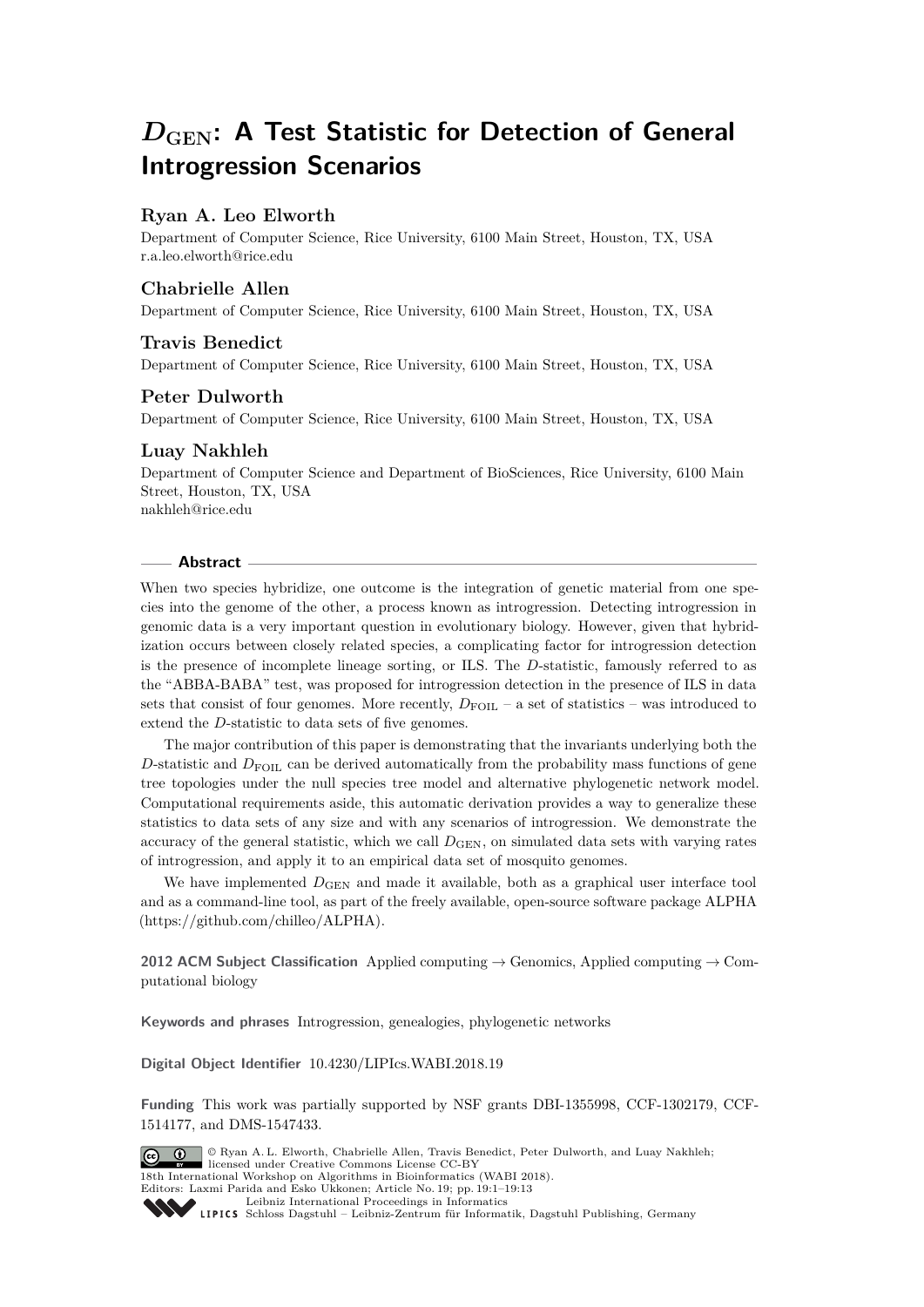<span id="page-1-0"></span>

 $\mathcal{L}_{\mathcal{A}}$ **Figure 1 Hybridization and introgression.** (Left) A phylogenetic network modeling the evolutionary history of three species (or, populations) A, B, and C. Species C split from the most recent common ancestor of A and B, and hybridization between (an ancestor of) C and (an ancestor of) B occurred. (Right) Due to hybridization and backcrossing, the genome of an individual in species B is a mosaic with different genomic segments having different genealogies. In particular, the genealogy of the middle segment involves incomplete lineage sorting.

## **1 Introduction**

Hybridization – the interbreeding of individuals from two "different" species, or populations – has been recognized as an important evolutionary process underlying genomic diversification and species adaptation  $\left[1, 2, 22, 14, 15, 21, 8, 19, 16, 26\right]$  $\left[1, 2, 22, 14, 15, 21, 8, 19, 16, 26\right]$  $\left[1, 2, 22, 14, 15, 21, 8, 19, 16, 26\right]$  $\left[1, 2, 22, 14, 15, 21, 8, 19, 16, 26\right]$  $\left[1, 2, 22, 14, 15, 21, 8, 19, 16, 26\right]$  $\left[1, 2, 22, 14, 15, 21, 8, 19, 16, 26\right]$  $\left[1, 2, 22, 14, 15, 21, 8, 19, 16, 26\right]$  $\left[1, 2, 22, 14, 15, 21, 8, 19, 16, 26\right]$  $\left[1, 2, 22, 14, 15, 21, 8, 19, 16, 26\right]$  $\left[1, 2, 22, 14, 15, 21, 8, 19, 16, 26\right]$  $\left[1, 2, 22, 14, 15, 21, 8, 19, 16, 26\right]$  $\left[1, 2, 22, 14, 15, 21, 8, 19, 16, 26\right]$  $\left[1, 2, 22, 14, 15, 21, 8, 19, 16, 26\right]$  $\left[1, 2, 22, 14, 15, 21, 8, 19, 16, 26\right]$  $\left[1, 2, 22, 14, 15, 21, 8, 19, 16, 26\right]$  $\left[1, 2, 22, 14, 15, 21, 8, 19, 16, 26\right]$  $\left[1, 2, 22, 14, 15, 21, 8, 19, 16, 26\right]$  $\left[1, 2, 22, 14, 15, 21, 8, 19, 16, 26\right]$  $\left[1, 2, 22, 14, 15, 21, 8, 19, 16, 26\right]$ . Immediately upon interbreeding, each chromosome in the hybrid individual has a single source – the genome of one of the two parents. However, after multiple generations of backcrossing and recombination, the genomes of descendants of the hybrid individual turn into mosaics of genomic segments, each having a genealogy that could potentially differ from that of other segments (Fig. [1\)](#page-1-0). The integration of genetic material from two different species into the genome of an individual is called *introgression*.

The discordance among the genealogies of different genomic segments could be used as a signal to detect introgression. For example, in the case of Fig. [1,](#page-1-0) the presence of some genealogies that place B closer to A than to C and others that place B closer to C than to A could indicate a potential hybridization event between B and C. However, a complicating factor in introgression detection is that incomplete lineage sorting, or ILS, could also be at play in cases where hybridization has occurred. ILS occurs when lineages from related populations fail to coalesce within the ancestral population, giving rise to the possibility that some lineages coalesce with others from farther populations. Mathematically, this process is often modeled by the multispecies coalescent [\[10,](#page-11-7) [24,](#page-12-2) [17,](#page-11-8) [5\]](#page-10-2).

One class of methods for detecting hybridization and introgression, including in the presence of ILS, is to infer phylogenetic networks from the data of multiple unlinked loci sampled across the genomes. Indeed, several methods were introduced recently for this task [\[31,](#page-12-3) [29,](#page-12-4) [27,](#page-12-5) [23,](#page-12-6) [25,](#page-12-7) [32,](#page-12-8) [34,](#page-12-9) [33\]](#page-12-10). While providing accurate results, these methods are computationally very demanding.

A different approach is to use the so-called *D*-statistic [\[9,](#page-11-9) [6\]](#page-11-10), which infers the presence of introgression based on significant deviation from equality between the frequencies of two site patterns in a 3-taxon (plus an outgroup) data set (details below). More recently, Pease and Hahn [\[18\]](#page-11-11) introduced  $D_{\text{FOLL}}$ , which extends the *D*-statistic to detect introgression in a 5-taxon scenario (4 taxa plus an outgroup). The extension from three to four taxa involved a detailed analysis of site patterns and resulted in a set of statistics that, when combined, would aid in the detection of introgression. However, as stated, that work of Pease and Hahn extended the *D*-statistic from three to four taxa. Both the *D*-statistic and  $D_{\text{FOL}}$  are examples of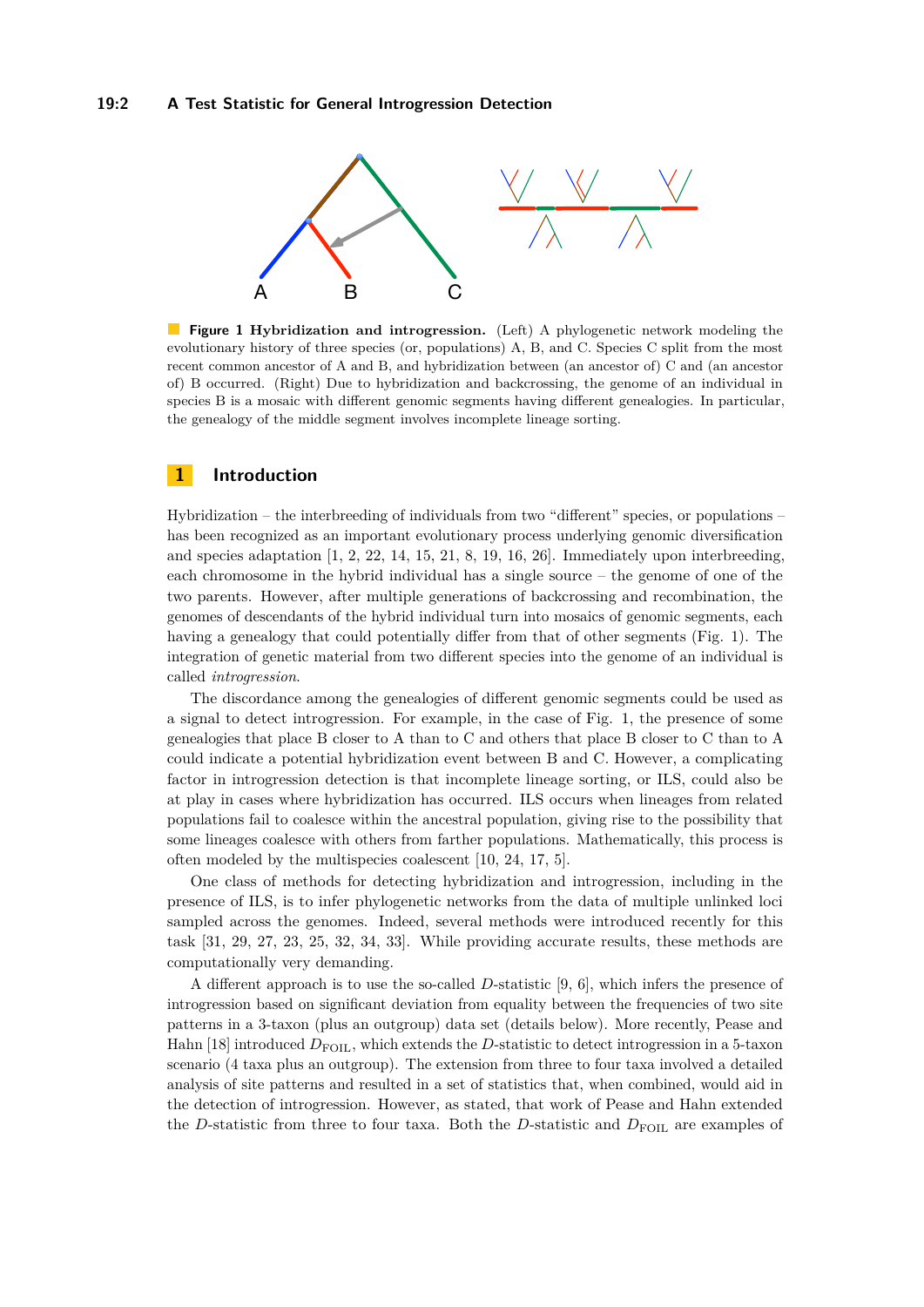<span id="page-2-0"></span>

**Figure 2 Illustration of the D-statistic.** (Left) The demographic structure of three populations, P1, P2, and P3, along with an outgroup O, is shown. Patterns of the three parsimonyinformative mutations  $(A\rightarrow B)$  are shown for bi-allelic sites with states A and B, each mapped onto a different genealogy. The three genealogies give rise to patterns BBAA, BABA, and ABBA for the four taxa, respectively, when the taxa are listed in the order P1-P2-P3-O. The dark green arrow indicated gene flow from P3 to P2, which would result in excess of pattern ABBA. (Right) The phylogenetic network modeling the evolutionary history of the populations in the presence of gene flow from P3 to P2, where the gene flow is modeled as an instantaneous unidirectional event.

the use of phylogenetic invariants to detect deviation from the expected frequencies of site patterns under a neutral coalescent model with no gene flow. Similarly, the HyDe software package [\[3\]](#page-10-3) implements an invariants-based method for identifying hybridization [\[13\]](#page-11-12).

A major question is: Can one devise a statistic that is general enough to apply (the computational complexity issue aside) to data sets with any number of genomes and any set of postulated hybridization events?

In this paper, we address this question by showing that the phylogenetic invariants underlying both the *D*-statistic and  $D_{\text{FOL}}$  could be generated automatically by contrasting gene tree distributions under the null multispecies coalescent [\[5\]](#page-10-2) and the alternative multispecies network coalescent [\[30,](#page-12-11) [31\]](#page-12-3). Based on this observation, we devise an algorithm that automatically generates a statistic for detecting introgression in any evolutionary scenario. It is important to note, though, that as the number of genomes and number of postulated hybridization events increase, computing the statistic becomes computationally very demanding.

Our method, which we call  $D_{\text{GEN}}$ , is implemented in the publicly available, open-source software package ALPHA [\[7\]](#page-11-13). We demonstrate the accuracy of the method on simulated data sets, as well as its applicability to an empirical data set of mosquito genomes.

# **2 Methods**

## **2.1 The** *D***-statistic**

Consider the species tree  $(((P1,P2),P3),O)$  in Fig. [2,](#page-2-0) which shows the evolutionary history of three species, or populations, P1, P2, and P3, along with an outgroup O. The significance of an outgroup in this scenario is that for any genomic site, the state that the outgroup has for that site is assumed to be the ancestral state of all three species P1, P2, and P3. We denote by A the ancestral state and by B the derived state.

Assuming all lineages from P1, P2, and P3 coalesce before any of them could coalesce with a lineage from O, there are three possible gene trees topologies, which are shown inside the branches of the species tree in Fig. [2,](#page-2-0) and are given by  $(((P1,P2),P3),O), (((P1,P3),P2),O),$ and  $(((P2,P3),P1),O)$ . The probabilities of these three gene tree topologies when gene flow is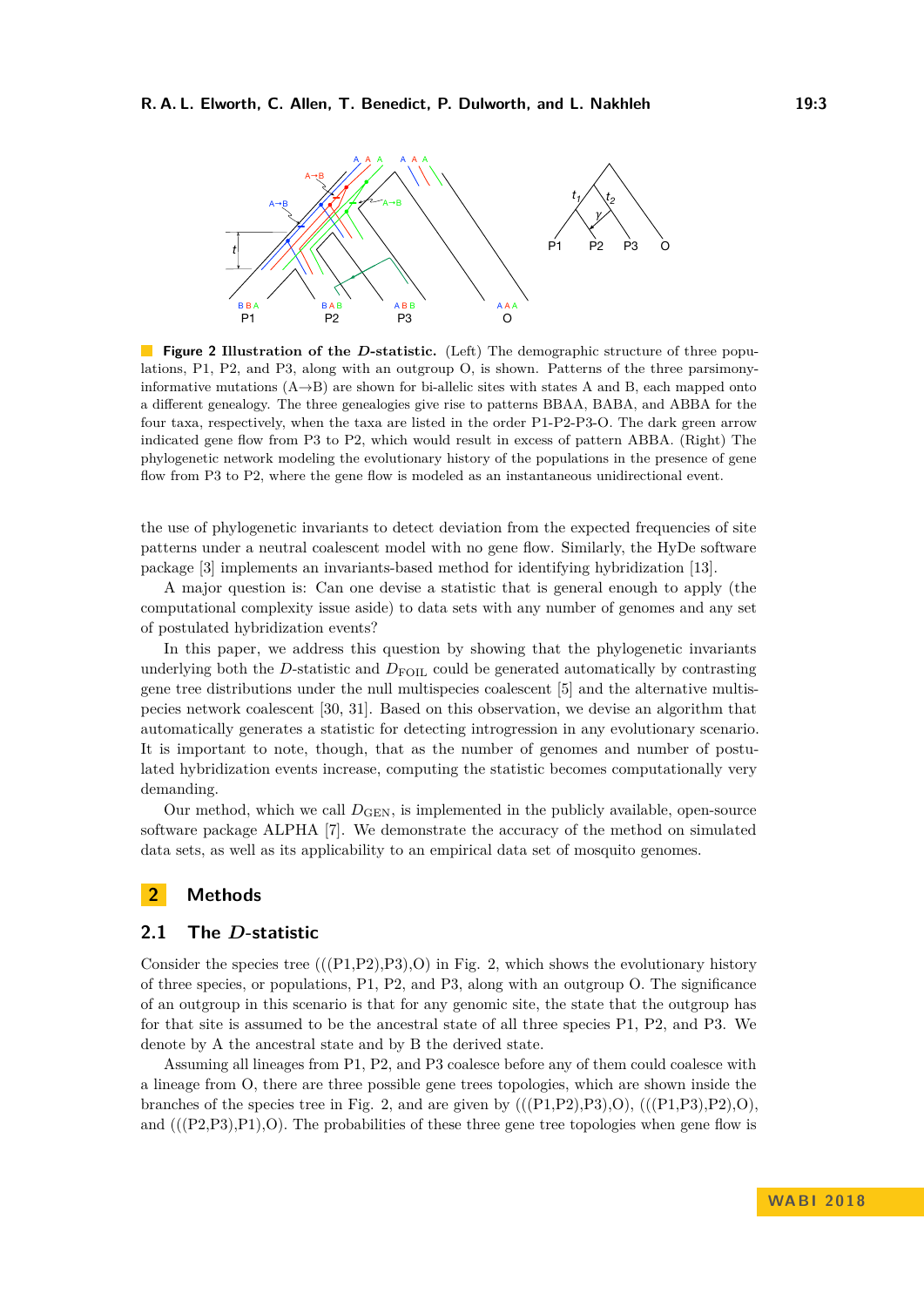#### **19:4 A Test Statistic for General Introgression Detection**

excluded (but incomplete lineage sorting is accounted for) are, respectively,  $1 - (2/3)e^{-t}$ ,  $(1/3)e^{-t}$ , and  $(1/3)e^{-t}$ , where *t* is the length, in coalescent units, of the branch that separates the splitting of P3 from the ancestor of P1 and P2 [\[4\]](#page-10-4). Clearly, the latter two gene tree topologies (those that are discordant with the species tree) have equal probabilities. Taking the two patterns BABA and ABBA to correspond to gene trees  $(((P1,P3),P2),O)$  and  $(((P2,P3),P1),O)$ , then their expected frequencies in the absence of gene flow are equal.

However, when gene flow from P3 to P2 occurs and is modeled as an instantaneous event with probability  $\gamma$  ( $\gamma$  here is taken to represent the fraction of genomes in P2 that originated from P3 through gene flow), then the probabilities of the three gene tree topologies  $(((P1,P2),P3),O), (((P1,P3),P2),O),$  and  $(((P2,P3),P1),O)$  become, as derived in [\[28\]](#page-12-12),  $(1 \gamma$ )(1 - (2/3)e<sup>-t<sub>1</sub></sub> + (1/3) $\gamma e^{-t_2}$ , (1/3)(1 -  $\gamma$ )e<sup>-t<sub>1</sub></sup> +  $\gamma$ (1 - (2/3)e<sup>-t<sub>2</sub></sub>), and (1/3)(1 -  $\gamma$ )e<sup>-t<sub>1</sub></sup> +</sup></sup>  $(1/3)\gamma e^{-t_2}$ , respectively, where  $t_1$  and  $t_2$  are the branch lengths, in coalescent units, in the phylogenetic network of Fig. [2.](#page-2-0) Now, with gene flow accounted for, when  $\gamma \neq 0$  (and  $t_2 > 0$ ), the expected frequencies of the two patterns BABA and ABBA are no longer equal. Thus, denoting by  $N_X$  the number of times site pattern X appears in a genomic data set, the *D*-statistic was defined as [\[6\]](#page-11-10)

<span id="page-3-0"></span>
$$
D = \frac{N_{ABBA} - N_{BABA}}{N_{ABBA} + N_{BABA}},\tag{1}
$$

and the significance of the deviation of *D* from 0 is assessed. Under no gene flow, we expect  $D \approx 0$  (we do not write  $D = 0$  since the counts in Eq. [\(1\)](#page-3-0) are estimated from actual data and might not match the theoretical expectations exactly), and in the presence of gene flow, we expect *D* to deviate significantly from 0. Furthermore, when  $D > 0$ , it indicates introgression between P2 and P3 (in either or both directions), and when *D <* 0, it indicates introgression between P1 and P3.

To extend the *D*-statistic from the scenario depicted in Fig. [2](#page-2-0) to the case of five taxa (four populations and an outgroup), Pease and Hahn [\[18\]](#page-11-11) identified sets of site patterns that are expected to have equal frequencies under a no gene flow scenario but different frequencies when gene flow occurs. Next we show how to derive a general *D*-statistic that applies to a species phylogeny and any set of gene flow events, thus overcoming the need to derive a specialized *D*-statistic for individual evolutionary histories.

## **2.2 Towards the General Case**

Let *X* be a set of taxa  $X_1, X_2, \ldots, X_n$ , where  $X_n$  is assumed to be an outgroup whose state A for a given bi-allelic marker is assumed to be the ancestral state. Then, for a given marker, a site pattern *s* is a sequence of length *n* where  $s_i$  ( $1 \le i \le n$ ), the state of the site in the genome of  $X_i$ , is either A or B.

Let G be the set of all rooted, binary gene trees on the *n* taxa  $X_1, \ldots, X_n$ . For a site pattern *s*, there might be multiple trees in  $\mathcal G$  that are *compatible* with *s*; that is, trees on which the pattern *s* could have arisen in the presence of a single mutation (the infinite-sites assumption). We denote by  $\mathcal{G}(s)$  the set of all trees in  $\mathcal G$  that are compatible with pattern *s*. While the size of G only depends on the number of taxa *n*, the size of  $\mathcal{G}(s)$  for a given *s* also depends on the number of ancestral versus derived alleles represented in *s*. For a given *s* with *n* total taxa and  $\beta$  taxa having the derived state (a 'B' instead of a 'A' in the site pattern), the size of  $\mathcal{G}(s)$  will be the number of rooted, binary trees on  $\beta$  taxa times the number of rooted, binary trees on  $n - \beta + 1$  taxa. Given a species phylogeny  $\Psi$ , we have

$$
P(s|\Psi) = \sum_{g \in \mathcal{G}(s)} P(g|\Psi)
$$
\n(2)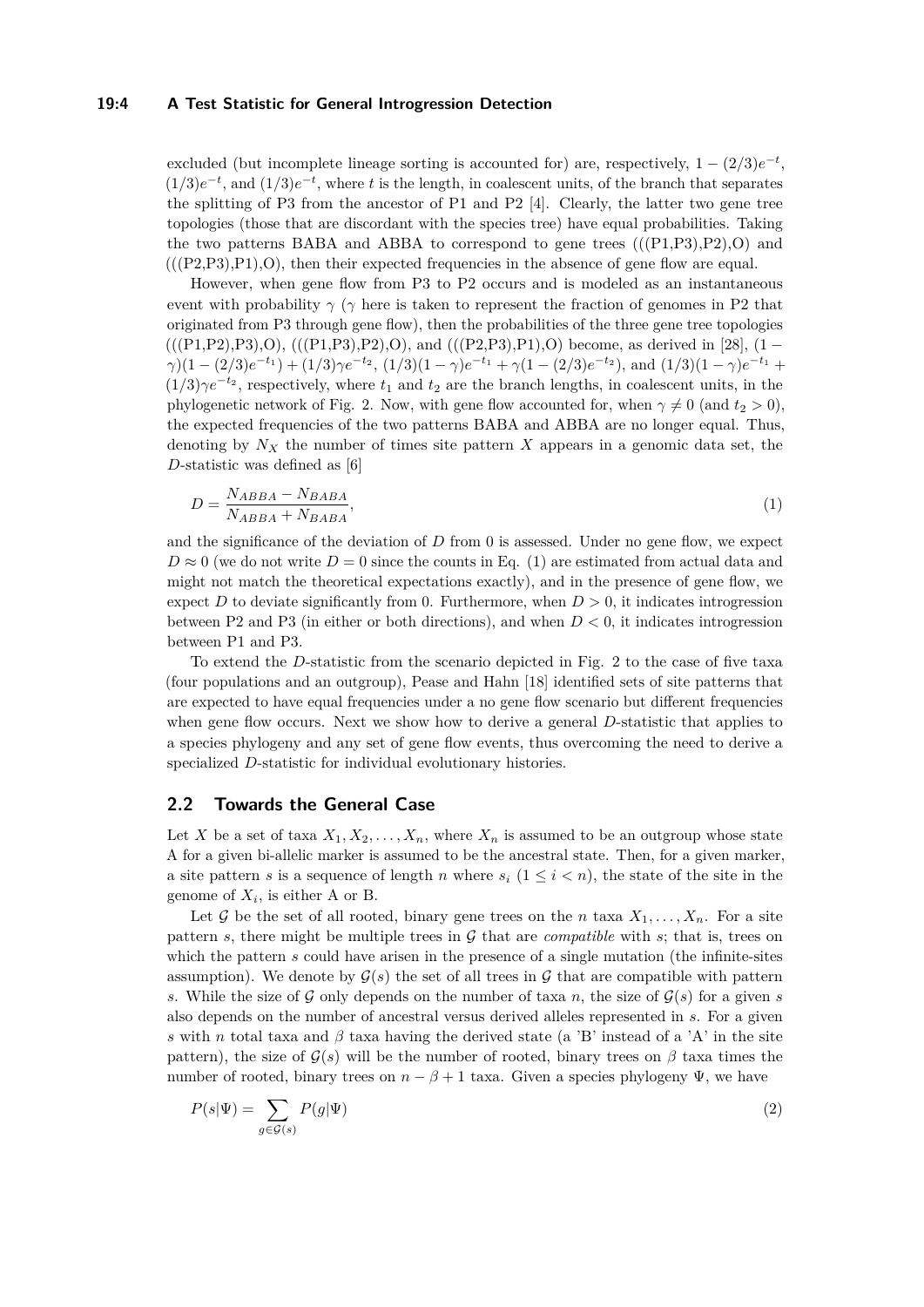where  $P(q|\Psi)$  is the probability mass function (pmf) of [\[4\]](#page-10-4) when  $\Psi$  is a species tree and the pmf of [\[28\]](#page-12-12) when  $\Psi$  is a phylogenetic network.

Assuming independence among sites, the expected number of occurrences of site pattern *s* in a genomic data set given species phylogeny  $\Psi$ , denoted by  $\mathbb{E}(n(s))$ , is given by  $n \cdot P(s|\Psi)$ . Using this notation, a general statistic for detecting introgression proceeds as follows. Let  $\Psi$ be the species tree that corresponds to the evolutionary scenario of no gene flow. Let  $\Psi'$  be the phylogenetic network that is obtained by adding to  $\Psi$  the gene flow events (instantaneous events represented by horizontal edges) to be tested on  $\Psi$ . For example, the phylogenetic network in Fig. [2](#page-2-0) is obtained by adding the gene flow event from P3 to P2. A general *D*-statistic,  $D_{\text{GEN}}$ , is then computed as follows:

- **1.** Let *S* be the set of all distinct parsimony-informative site patterns.
- **2.** Parameterize  $\Psi$  and  $\Psi'$  so that they define probability distributions on gene tree topologies.
- **3.** For every site pattern  $s \in S$ , compute  $P(s|\Psi)$  and  $P(s|\Psi')$ .
- **4.** Let  $\mathcal{P}^{tree}(S)$  be the partition of set *S* induced by the equivalence relations  $\{(s_1, s_2)$ :  $P(s_1|\Psi) = P(s_2|\Psi)$ .
- **5.** Let  $\mathcal{P}^{network}(S)$  be the partition of set *S* induced by the equivalence relations  $\{(s_1, s_2)$ :  $P(s_1|\Psi') = P(s_2|\Psi')$
- **6.** Let *S*<sup> $\prime$ </sup> ⊆  $\mathcal{P}^{tree}(S)$  where *Y* ∈ *S*<sup> $\prime$ </sup> if and only if *Y* ⊈ *Z* for any *Z* ∈  $\mathcal{P}^{network}(S)$ . In other words,  $Y$  is an element of  $S'$  if it consists of a set of site patterns that all have equal probabilities under  $\Psi$  but not equal probabilities under  $\Psi'$ .
- 7. Let  $U = \{(T_Y, B_Y, M_Y) : Y \in S', T_Y = \text{argmax}_{\{Y \cap Z : Z \in \mathcal{P}^{network}(S), Y \cap Z \neq \emptyset\}} P(s | \Psi') \text{ and }$  $B_Y = \arg\min_{\{Y \cap Z : Z \in \mathcal{P}^{\text{network}}(S), Y \cap Z \neq \emptyset\}} P(s|\Psi')\}$  where *s* is an arbitrary element of  $Y \cap Z$ , and  $M_Y = Y - (T_Y \cup B_Y)$ . Put simply, site pattern probabilities that were previously equal in the tree case become totally ordered in the network case and can be divided into sets based on their new relation to one another. In other words, as an equivalence class  $Y \in S'$  is refined by the elements of  $\mathcal{P}^{network}(S)$ ,  $T_Y$  and  $B_Y$  are the two subsets of site patterns in *Y* with the highest and lowest probabilities, respectively, and *M<sup>Y</sup>* is the set of remaining site patterns.
- **8.**  $D_{\text{GEN}} = (\sum_{(T, B, M) \in U} N_T N_B)/(\sum_{(T, B, M) \in U} N_T + N_B + 2N_M)$  where, as above, *N<sup>T</sup>* is the number of times site patterns in *T* appear in the genomic data set (and similarly for  $N_B$  and  $N_M$ ).
- **9.** Similar to [\[18\]](#page-11-11), calculate the  $\chi^2$  goodness of fit (df=1) using

$$
\chi^2 = \left(\sum_{(T,B,M)\in U} N_T - N_B\right)^2 / \left(\sum_{(T,B,M)\in U} N_T + N_B + 2N_M\right).
$$

Applying this algorithm to the case illustrated in Fig. [2,](#page-2-0) we have

- $\mathcal{P}^{tree}(S) = \{\{BBAA\}, \{BABA, ABBA\}\}.$
- $\mathcal{P}^{network}(S) = \{\{BBAA\}, \{BABA\}, \{ABBA\}\}.$
- Step (6) returns  $S' = \{\{BABA, ABBA\}\}.$
- $\equiv$  Step (7) returns  $U = \{(\{BABA\}, \{ABBA\})\}$  which, indeed, is the *D*-statistic in the case of three taxa.

In Step (2) of the algorithm, we parameterize  $\Psi$  (and  $\Psi'$ ) by trying branch lengths (in coalescent units) in the set of values  $\{0.5, 1.0, 2.0, 4.0\}$  and the set *S*<sup>'</sup> (in Step (6)) is determined based on the sets of site patterns whose equality does not break across the different settings of branch lengths. For the inheritance probability, we set it to 0*.*9.

In Step (7), if for an element  $(T, B, M)$  of U, we have  $|T| \neq |B|$ , we remove (arbitrarily) elements from the larger of the two sets to make them of equal size. Here, |*T*| is distinguished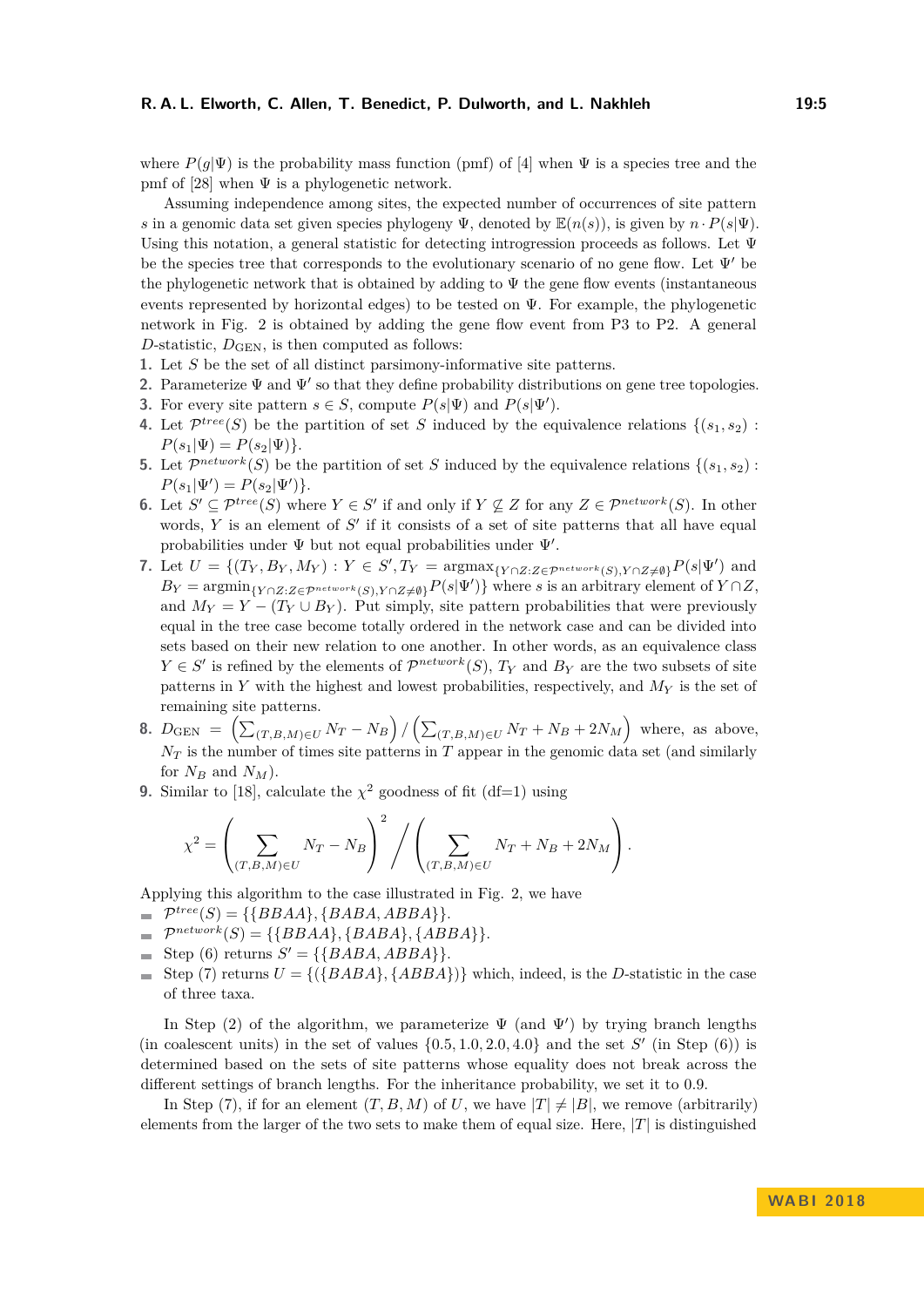#### **19:6 A Test Statistic for General Introgression Detection**

from  $N_T$  as |*T*| represents how many site patterns are contained in set T (the cardinality of set T), whereas  $N_T$  represents the occurrence of the site patterns in T in an actual multiple sequence alignment.

For the  $\chi^2$  test, we used a threshold of 0.01 on the *p*-value to determine significance. That is, if the *p*-value is smaller than 0*.*01 we considered support for introgression to be statistically significant; otherwise, it is not. Given that our formulation bases its determination of whether introgression is present or not off of significant deviations of  $D_{\text{GEN}}$  away from zero, sign changes are treated equivalently and thus one could equivalently choose to take the absolute value of  $D_{\text{GEN}}$ . In our implementation of  $D_{\text{GEN}}$  we have chosen to leave the sign. More information on this is given in the discussion section.

**Why not contrast the site pattern distribution to the known distribution of gene trees?** One question that might arise is: Why do we not use a  $\chi^2$  test to compare the two distributions – the empirical one and the theoretical one; that is,

$$
\chi^2 = \sum_s \frac{(N_s - n_s)^2}{n_s},
$$

where the sum is taken over all distinct site patterns *s*, *N<sup>s</sup>* is the observed count of site pattern *s*, and  $n_s = n \cdot P(\mathcal{G}(s)|\Psi)$ . The problem with this approach is that to compute  $n_s$ , we need knowledge of the parameters (branch lengths) of the species phylogeny, which are unknown in this case. One potential remedy to this limitation is to first estimate the species tree parameters from the data, say under maximum likelihood, and then use this parameterized model to compute the  $n<sub>s</sub>$  frequencies. However, it is unknown how the estimated parameters compare to the (unknown) true values when gene flow had occurred but the assumed topology in the estimation is a tree. In our solution above, this problem is remedied by not focusing on the parameter values in an absolute sense, but rather use arbitrary settings to find the site patterns whose relative frequencies change between a model of no gene flow and another with gene flow.

# **3 Results**

## **3.1 Simulations**

We first studied the performance of our method on the five-taxon scenario studied in [\[18\]](#page-11-11) and given by species tree  $\Psi_1$  in Fig. [3.](#page-6-0) All simulations share the same values for several parameters. As in [\[18\]](#page-11-11), we have a constant fixed population size of  $N_e = 10^6$  and recombination rate of  $r = 10^{-8}$ . We also use a fixed mutation rate of  $\mu = 7 \times 10^{-9}$ . In our simulation pipeline, we first generate gene trees for a 50kbp multiple sequence alignment using ms [\[11\]](#page-11-14), followed by simulating the sequences under the Jukes-Cantor model of evolution [\[12\]](#page-11-15) using seq-gen [\[20\]](#page-11-16). In other words, the sequences are evolved under a finite-sites model. The parameter values were chosen primarily to accomplish the two goals of being similar to relevant past work as well as being biologically relevant. An example of the full commands for this pipeline, before adding any reticulations is as follows:

ms 5 1 -t 14000 -T -r 2000 50000 -I 5 1 1 1 1 1 -ej 1.0 2 1 -ej 1.0 4 3  $-ej$  1.2 3 1  $-ej$  1.5 5 1 | tail  $+4$  | grep  $-v$  // > treefile seq-gen -mHKY -l 50000 -s .028 -p 50000 < treefile > seqfile

We then added a migration event between P1 and P3 at time 0.5, with varying migration rates, and calculated our  $D_{\text{GEN}}$  statistic on the resulting genomic data sets; results are shown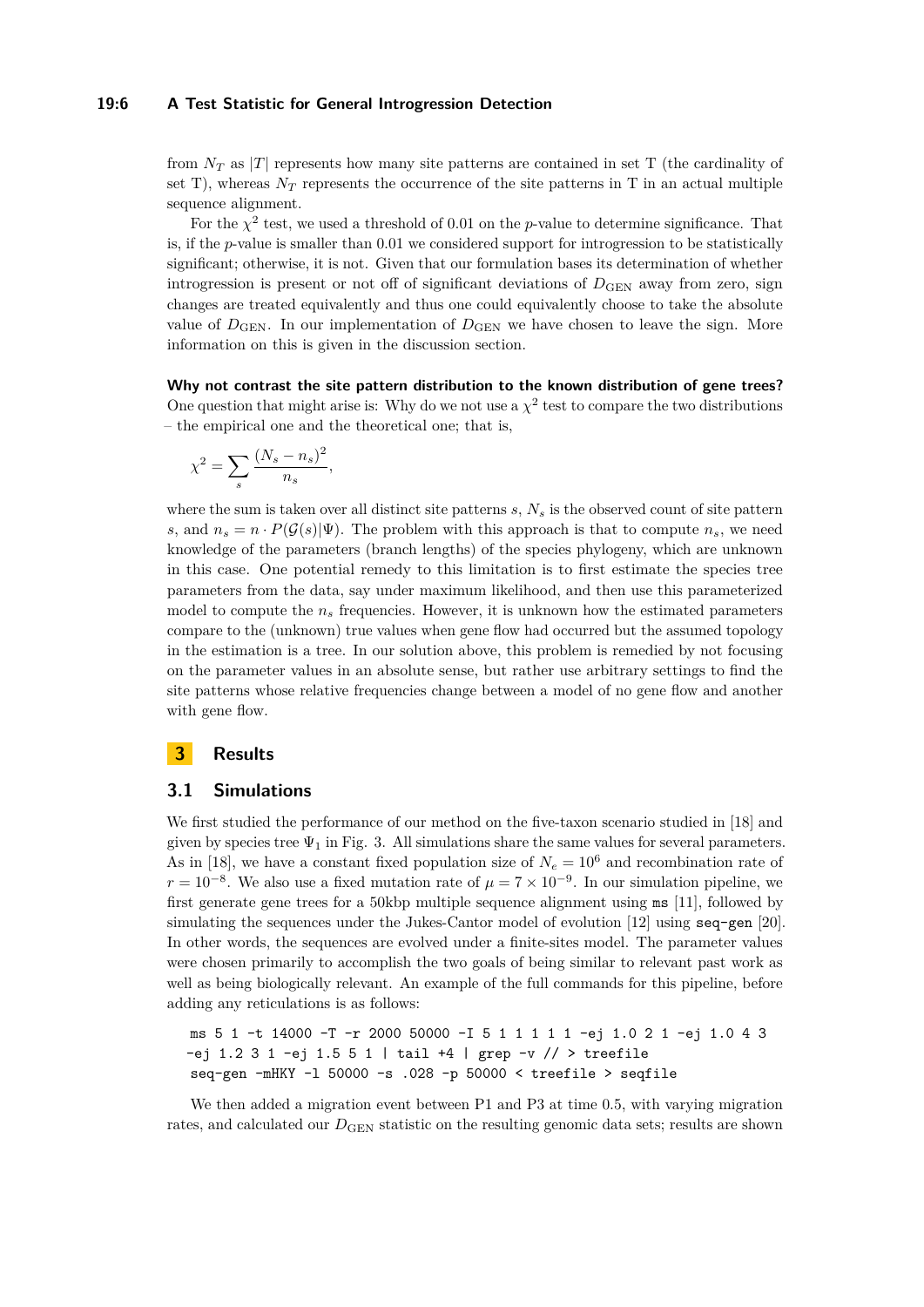<span id="page-6-0"></span>

**Figure 3 5-taxon simulation results.** (Left) A 5-taxon species tree. The two most recent divergence events are set at 1.0 coalescent units, the divergence time of the ancestor of all in-group taxa (P1–P4) is set to 1.2 coalescent units, and the time of the root node is set to 1.5 coalescent units. A migration event between P1 and P3 at time 0.5 was added to species tree. (Right) Values of *D*GEN on data sets with varying migration rates. Each point corresponds to a *D*GEN value whose *p*-value was lower than 0*.*01 obtained from a different data set simulated under the same settings. The dark dots correspond to the mean and the lines correspond to 1 standard deviation around the mean.

in Fig. [3.](#page-6-0) As the results show,  $D_{\text{GEN}}$  performs very well at determining the presence of introgression in data sets. In particular, when the data evolved with no migration (migration rate 0), the  $D_{\text{GEN}}$  values hardly deviate from 0, and when the migration rate is non-zero, the method detects the presence of introgression with a strong deviation from 0. These results are consistent with the performance of  $D_{\text{FOL}}$  [\[18\]](#page-11-11).

Next, we considered cases beyond that of five taxa (i.e., cases not possible with either the D-statistic or  $D_{\text{FOL}}$ ). We conducted simulations that show the effect of migration rate and time of the migration event on the performance of  $D_{\text{GEN}}$ , as shown in Fig. [4.](#page-7-0)

As the results show, the  $D_{\text{GEN}}$  statistic performs very well at detecting introgression in this case as well. In particular, as the migration rate increases, so does the accuracy of the method. For a migration rate of  $10^{-6}$  or higher, the method detects, with high significance, the presence of introgression. In the cases of extremely low migration rates  $(10^{-7} \text{ and } 10^{-8})$ , the method tends to indicate slight deviation from a no-introgression scenario.

As for varying the time of the migration event, the accuracy of the method is what one would expect. As the time between the migration event and the divergence event increases (the time of the migration event decreases), the power to detect introgression is much higher. That power starts decreasing as the migration event becomes more ancient and, as a result, less signal is present for its detection.

## **3.1.1 Multiple Reticulations**

The question we set out to investigate next is: Given that the *D*-statistic is designed to work under the assumption of a single gene flow event, how does it perform when there is more than one event? Fig. [5](#page-8-0) shows a typical scenario for the *D*-Statistic, Scenario S1, in which the standard 4-taxon backbone tree has a single reticulation from P3 to P2.

The following four scenarios add an extra reticulation with a high migration rate. The effect of adding these reticulations on the value of the *D*-Statistic are shown in Fig. [6.](#page-8-1)

As expected, the S1 case yields the best results, followed by the S2 case with a weaker *D* value. All other statistic values demonstrate that even in the presence of a significant migration with introgression from P3 to P2, multiple introgressions can cause that information to be lost from inference. These results show that it is important to account for multiple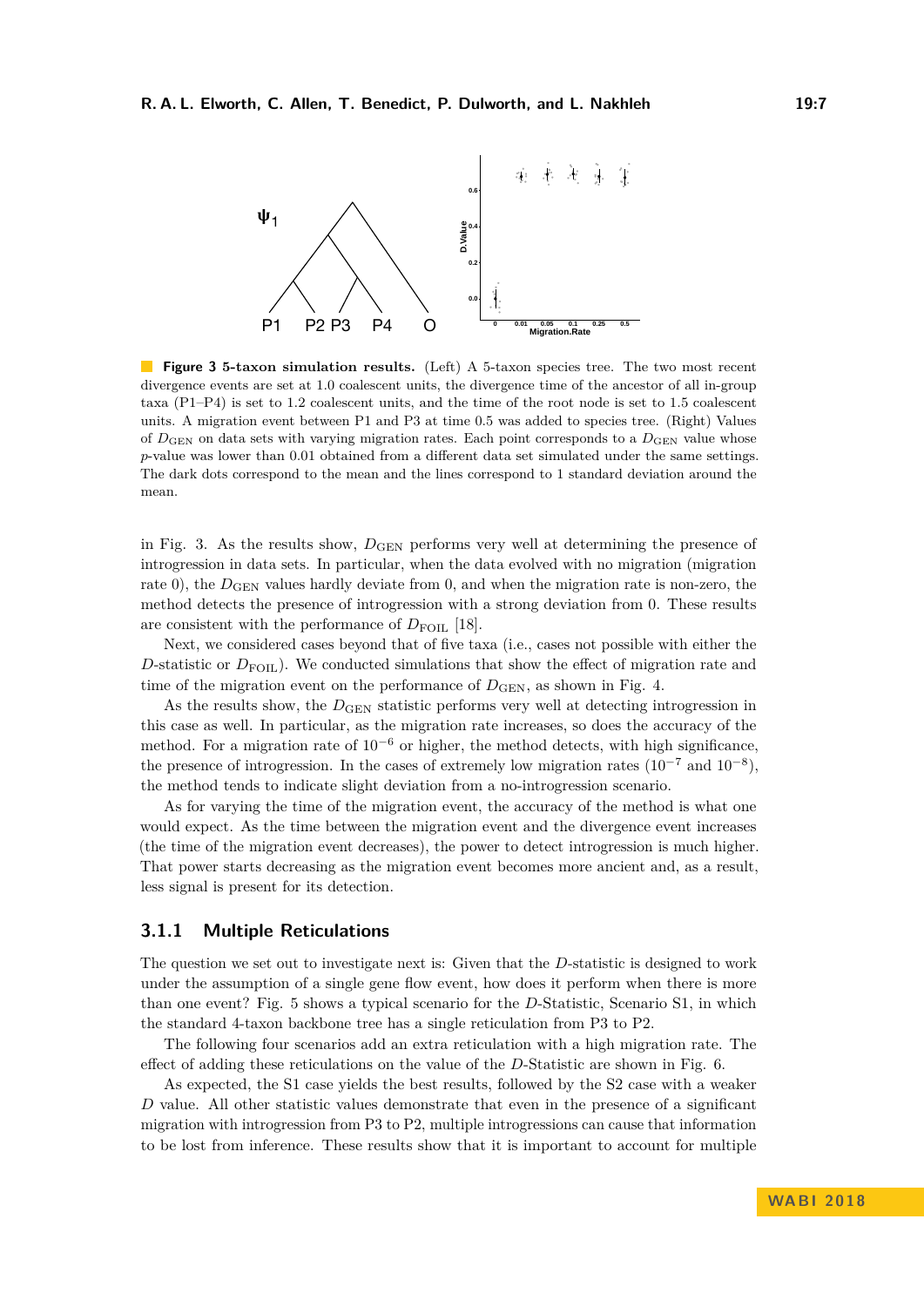<span id="page-7-0"></span>

**Figure 4 Simulation results on 6-taxon scenarios.** (a) The network used for analyzing the effects of varying migration rate of a reticulation. The results of the corresponding *DG* values and the number of data sets where the  $D_{\text{GEN}}$  values were significant (*p*-value smaller than 0.01) are shown in (b) and (c), respectively. (d) The network used for analyzing the effects of varying the time of the migration event. The results of the corresponding *DG* values and the number of data sets where the  $D_{\text{GEN}}$  values were significant (*p*-value smaller than 0.01) are shown in (e) and (f), respectively.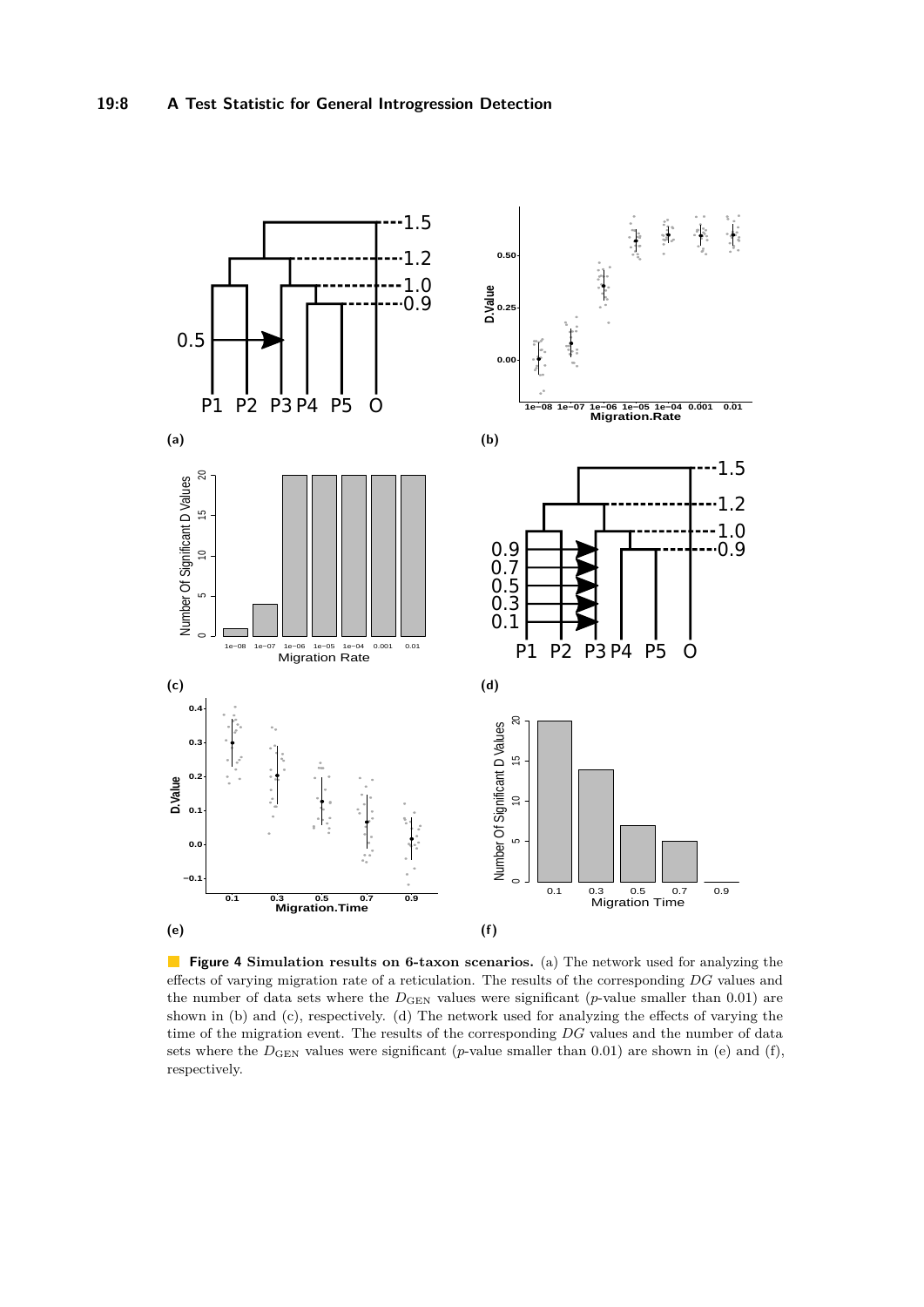<span id="page-8-0"></span>

<span id="page-8-1"></span>**Figure 5** The standard D-Statistic scenario followed by four scenarios where an additional reticulation is added. S1 adds the first reticulation which is held constant throughout all scenarios and has  $M=0.1$ . The added reticulations in S2 through S5 have  $M=0.5$ .



**Figure 6** *D***-Statistic values for scenarios with a "hidden" reticulation.** The scenarios S1–S5 are shown in Fig. [5.](#page-8-0)

reticulations simultaneously, which our  $D_{\text{GEN}}$  statistic allows for given that by its design it is not restricted to any specific number of reticulations.

## **3.1.2 D-Statistic Subsetting**

When data sets with more than four taxa are to be analyzed by the *D*-statistic, a workaround is to subset the set of taxa into groups of four genomes (one outgroup and three in-group taxa) and conduct *D*-statistic analyses on each subset independently. Our method, being general, allows for analyzing the data set without any subsetting. The question we set out to investigate here is: Does subsetting and running the *D*-statistic on individual 4-taxon subsets equate to running  $D_{\text{GEN}}$  on the full data set? To answer this question, we considered the evolutionary scenario of Fig. [7.](#page-9-0)

In the case of the *D*-statistic, only two out of the ten simulations recovered a significant non-zero *D* value, whereas  $D_{\text{GEN}}$  inferred significant *D* values for all runs. This further demonstrates the need for and significance of a method that works directly on a full data set and accounting for multiple migration events.

## **3.2 Analysis Of a Mosquito Genomic Data Set**

Finally, we present results from a real biological data set with six taxa. In both [\[8\]](#page-11-4) and [\[26\]](#page-12-1), the evolutionary history of the *Anopheles gambiae* species complex was found to be reticulate. Both studies found particularly strong signals of introgression in the 3L chromosome in an area known as the 3La inversion. This reticulation between *Anopheles quadriannulatus* (Q) and *Anopheles merus* (R) is shown in the network of Fig. [8\(](#page-9-1)a) with the other species of *An. coluzzii* (C), *An. arabiensis* (A), *An. melas* (L), and *An. christyi* (O).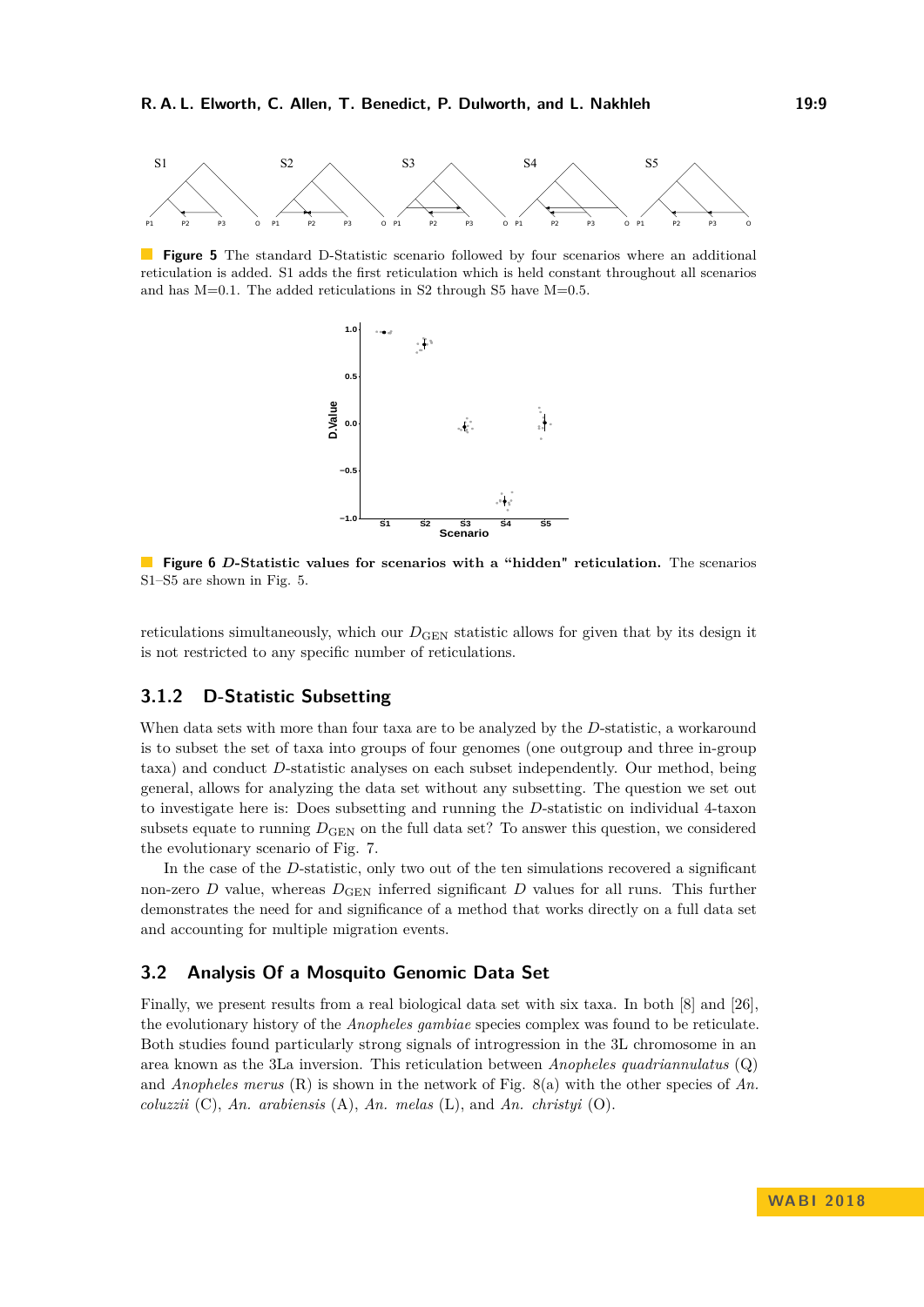<span id="page-9-0"></span>

**Figure 7** The effect of subsetting on the detectability of introgression. (Left) A 6-taxon evolutionary history with two migration events. (Right) The values of the *D*-statistic on subsets of four taxa, and  $D_{\text{GEN}}$  on the full data set.

<span id="page-9-1"></span>

**Figure 8** *D*<sub>GEN</sub> values for the 3L mosquito chromosome. (a) Evolutionary history of six mosquito genomes. (b)  $D_{\text{GEN}}$  analysis of the 3L chromosome with window length set to 500kbp and with a 100kbp offset between windows.

The results from Fig. [8](#page-9-1) (b) show that  $D_{\text{GEN}}$  does recover the introgressed region around the 3La inversion in comparison to the rest of the 3L chromosome, consistent with previous studies. Fig. [8\(](#page-9-1)b) is an example of a figure that can be generated directly through the graphical user interface of the ALPHA toolkit [\[7\]](#page-11-13) and is presented as generated directly from ALPHA. The figures output by ALPHA can be run on the full genome or on variable sized windows with variable sized offsets between windows. Here the window size used was 500kbp with a 100kbp offset between windows. The software can also vary the significance cutoff with which to display values as significant (green) or not significant (red). Here a significance cutoff value of 0.01 was used, as is used throughout the paper.

# **4 Discussion and Conclusions**

In this paper, we extended the popular *D*-statistic to general cases of evolutionary histories of any number of taxa and any number and placement of migration events. What enabled this extension is the observation that the "ABBA-BABA" phylogenetic invariant underlying the *D*-statistic can be derived automatically by making use of the probability mass function of gene tree topologies under the multispecies coalescent and multispecies network coalescent models.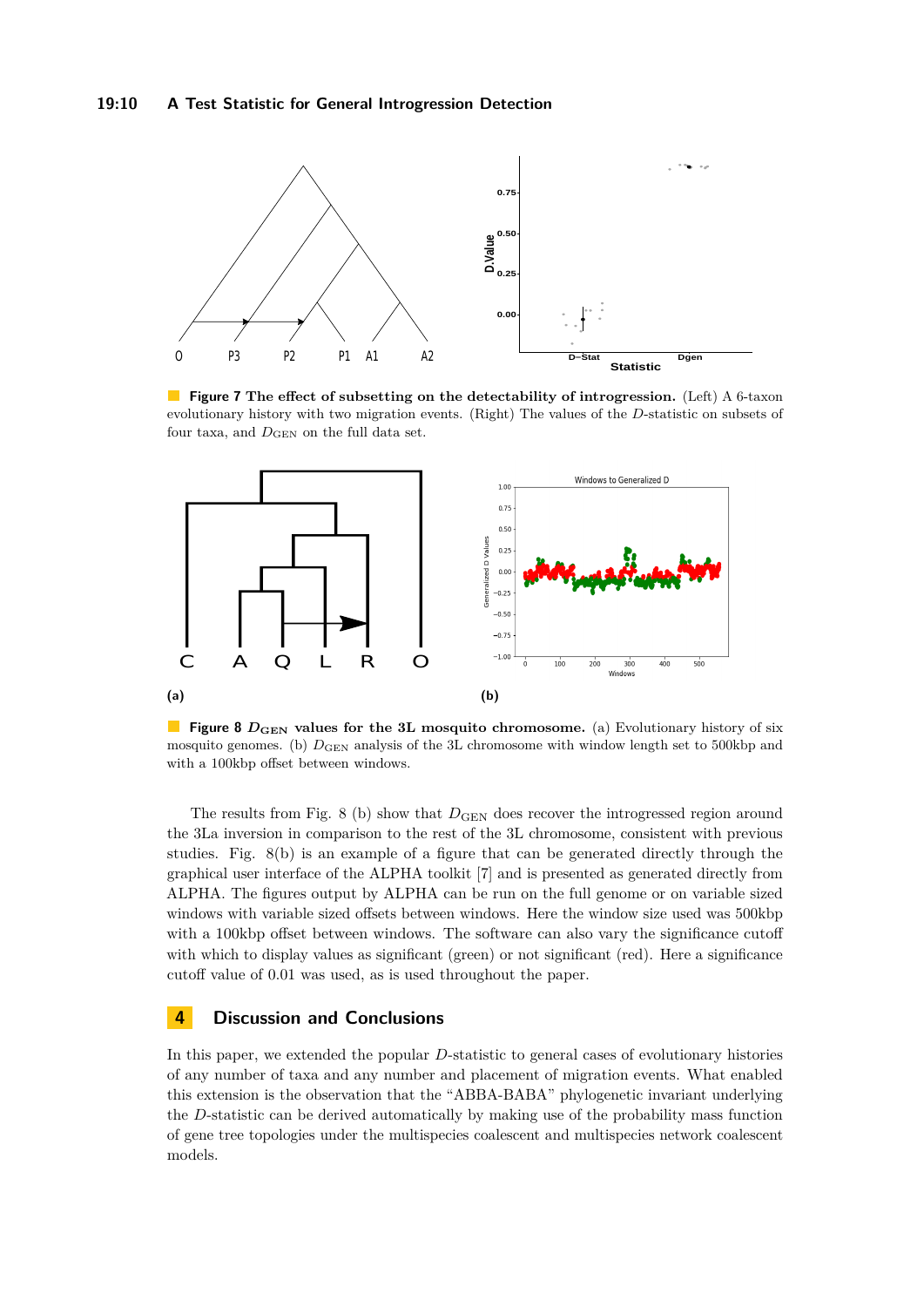#### **R. A. L. Elworth, C. Allen, T. Benedict, P. Dulworth, and L. Nakhleh 19:11**

Our simulation results show that the new statistic  $D_{\text{GEN}}$  and method for deriving and computing it are very powerful for detecting introgression in various settings. In particular, we demonstrated that hidden migration events could negatively affect the performance of the *D*-statistic, which operates under the assumption of a single migration event. Furthermore, subsetting a data set of more than four taxa into data sets with four taxa is problematic. Our *D*GEN statistic addresses these two issues by enabling the analysis of data sets with more than four taxa and more than a single migration event. While analyses in the style of the D-statistic make major assumptions, such as assuming the infinite sites model as well as ignoring dependence between sites, they are resilient to violations in these assumptions. Our results further support this given that our simulations violate both of these assumptions, having been performed under the full coalescent with recombination model with a mutation model allowing for recurrent mutation.

It is important to note that the *D*-statistic provides values that could be positive or negative. The sign of these values give an indication on the directionality of the migration in the case of four taxa. However, in the case of larger data sets, the sign of the  $D_{\text{GEN}}$  values is not easily interpretable in terms of directionality. It is also important to note that the actual *D* value is not the quantity of interest; rather, it is the statistical significance of its deviation from 0. There is of course, however, a strong correlation between the two.

As stated above, the method has been implemented in the ALPHA toolkit, which allows for conducting  $D_{\text{GEN}}$  analyses on the command-line as well as through a graphical user interface.

Finally, while we present the  $D_{\text{GEN}}$  statistic and its computation as a way of analyzing introgression under general evolutionary scenarios, computational complexity will become prohibitive for increasingly large, complex data sets. In particular, Step (3) in the algorithm above for computing  $D_{\text{GEN}}$  entails computing the probabilities of all gene tree topologies under a species tree and a phylogenetic network model. This calculation is very demanding, especially in the case of the phylogenetic network. For example, while generating  $D_{\text{GEN}}$ for four or five taxa takes approximately ten and forty seconds, respectively, generating it for six taxa takes thirteen minutes and for seven taxa thirty-eight hours. Fortunately, our implementation allows a  $D_{\text{GEN}}$  statistic to only ever need to be generated once for a particular evolutionary scenario, as the statistic itself is saved to a file that can be used on all current and future data sets for that scenario. This process of running a previously generated statistic on a new data set is, of course, computationally trivial. It will be important future work, however, to address the computational limits of  $D_{\text{GEN}}$  when going to arbitrarily large numbers of taxa.

#### **References**

<span id="page-10-0"></span>**1** M.L. Arnold. *Natural Hybridization and Evolution*. Oxford U. Press, 1997.

- <span id="page-10-1"></span>**2** N.H. Barton. The role of hybridization in evolution. *Molecular Ecology*, 10(3):551–568, 2001.
- <span id="page-10-3"></span>**3** P.D. Blischak, J. Chifman, A.D. Wolfe, and L.S. Kubatko. HyDe: a Python package for genome-scale hybridization detection. *Systematic Biology*, 2018.
- <span id="page-10-4"></span>**4** J. H. Degnan and L. A. Salter. Gene tree distributions under the coalescent process. *Evolution*, 59:24–37, 2005.
- <span id="page-10-2"></span>**5** J.H. Degnan and N.A. Rosenberg. Gene tree discordance, phylogenetic inference and the multispecies coalescent. *Trends in Ecology and Evolution*, 24(6):332–340, 2009.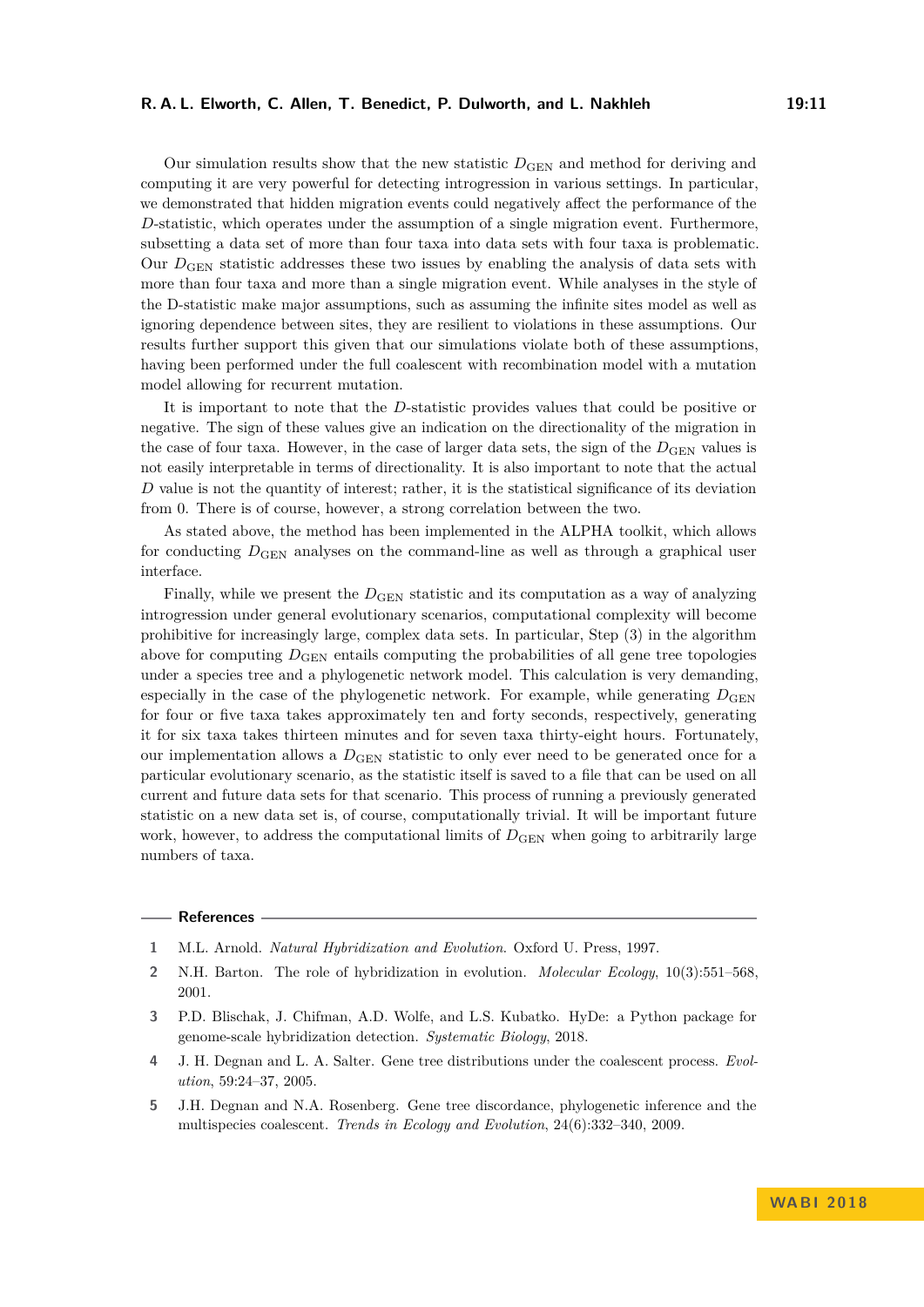#### **19:12 A Test Statistic for General Introgression Detection**

- <span id="page-11-10"></span>**6** Eric Y. Durand, Nick Patterson, David Reich, and Montgomery Slatkin. Testing for ancient admixture between closely related populations. *Molecular Biology and Evolution*, 28(8):2239–2252, 2011.
- <span id="page-11-13"></span>**7** RA Leo Elworth, Chabrielle Allen, Travis Benedict, Peter Dulworth, and Luay Nakhleh. ALPHA: A toolkit for automated local phylogenomic analyses. *Bioinformatics*, 1:3, 2018.
- <span id="page-11-4"></span>**8** Michael C Fontaine, James B Pease, Aaron Steele, Robert M Waterhouse, Daniel E Neafsey, Igor V Sharakhov, Xiaofang Jiang, Andrew B Hall, Flaminia Catteruccia, Evdoxia Kakani, Sara N. Mitchell, Yi-Chieh Wu, Hilary A. Smith, R. Rebecca Love, Mara K. Lawniczak, Michel A. Slotman, Scott J. Emrich, Matthew W. Hahn, and Nora J. Besansky. Extensive introgression in a malaria vector species complex revealed by phylogenomics. *Science*, 347(6217):1258524, 2015.
- <span id="page-11-9"></span>**9** Richard E. Green, Johannes Krause, Adrian W. Briggs, Tomislav Maricic, Udo Stenzel, Martin Kircher, Nick Patterson, Heng Li, Weiwei Zhai, Markus Hsi-Yang Fritz, Nancy F. Hansen, Eric Y. Durand, Anna-Sapfo Malaspinas, Jeffrey D. Jensen, Tomas Marques-Bonet, Can Alkan, Kay Prafer, Matthias Meyer, Hern A. Burbano, Jeffrey M. Good, Rigo Schultz, Ayinuer Aximu-Petri, Anne Butthof, Barbara Hober, Barbara Hoffner, Madlen Siegemund, Antje Weihmann, Chad Nusbaum, Eric S. Lander, Carsten Russ, Nathaniel Novod, Jason Affourtit, Michael Egholm, Christine Verna, Pavao Rudan, Dejana Brajkovic, Oeljko Kucan, Ivan Guic, Vladimir B. Doronichev, Liubov V. Golovanova, Carles Lalueza-Fox, Marco de la Rasilla, Javier Fortea, Antonio Rosas, Ralf W. Schmitz, Philip L. F. Johnson, Evan E. Eichler, Daniel Falush, Ewan Birney, James C. Mullikin, Montgomery Slatkin, Rasmus Nielsen, Janet Kelso, Michael Lachmann, David Reich, and Svante Paabo. A draft sequence of the Neandertal genome. *Science*, 328(5979):710–722, 2010.
- <span id="page-11-7"></span>**10** R. R. Hudson. Testing the constant-rate neutral allele model with protein sequence data. *Evolution*, 37:203–217, 1983.
- <span id="page-11-14"></span>**11** Richard R Hudson. Generating samples under a Wright-Fisher neutral model of genetic variation. *Bioinformatics*, 18(2):337–338, 2002.
- <span id="page-11-15"></span>**12** T. Jukes and C. Cantor. Evolution of protein molecules. In H.N. Munro, editor, *Mammalian Protein Metabolism*, pages 21–132. Academic Press, NY, 1969.
- <span id="page-11-12"></span>**13** Laura Kubatko and Julia Chifman. An invariants-based method for efficient identification of hybrid species from large-scale genomic data. *bioRxiv*, page 034348, 2015.
- <span id="page-11-1"></span>**14** J. Mallet. Hybridization as an invasion of the genome. *TREE*, 20(5):229–237, 2005.
- <span id="page-11-2"></span>**15** J. Mallet. Hybrid speciation. *Nature*, 446:279–283, 2007.
- <span id="page-11-6"></span>**16** J. Mallet, N. Besansky, and M.W. Hahn. How reticulated are species? *BioEssays*, 38(2):140–149, 2016.
- <span id="page-11-8"></span>**17** P. Pamilo and M. Nei. Relationship between gene trees and species trees. *Mol. Bio. Evol.*, 5:568–583, 1998.
- <span id="page-11-11"></span>**18** James B Pease and Matthew W Hahn. Detection and polarization of introgression in a five-taxon phylogeny. *Systematic biology*, 64(4):651–662, 2015.
- <span id="page-11-5"></span>**19** Fernando Racimo, Sriram Sankararaman, Rasmus Nielsen, and Emilia Huerta-Sánchez. Evidence for archaic adaptive introgression in humans. *Nature Reviews Genetics*, 16(6):359– 371, 2015.
- <span id="page-11-16"></span>**20** Andrew Rambaut and Nicholas C Grass. Seq-gen: an application for the Monte Carlo simulation of DNA sequence evolution along phylogenetic trees. *Computer Applications in the Biosciences*, 13(3):235–238, 1997.
- <span id="page-11-3"></span>**21** L. H. Rieseberg. Hybrid origins of plant species. *Annual Review of Ecology and Systematics*, 28:359–389, 1997.
- <span id="page-11-0"></span>**22** Loren H Rieseberg, Olivier Raymond, David M Rosenthal, Zhao Lai, Kevin Livingstone, Takuya Nakazato, Jennifer L Durphy, Andrea E Schwarzbach, Lisa A Donovan, and Chris-